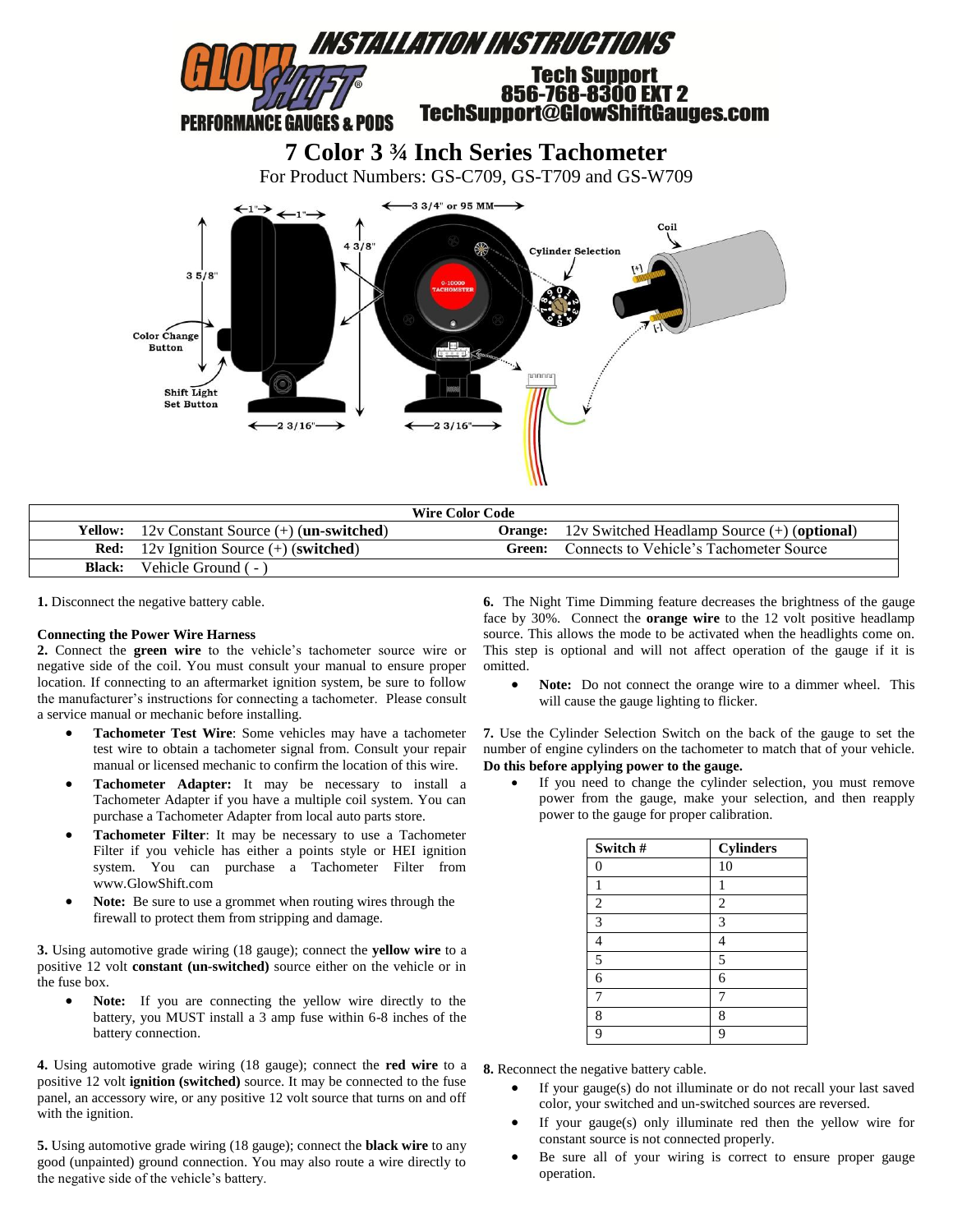

# *Additional Installation Information & Material Requirements*

- **GlowShift Gauges Approved Conductor Wires:** Successfully installing GlowShift Gauges may require lengths of wire (sizes and quantity depend on vehicle, gauge type, gauge location and / or sensor location). For correct and proper GlowShift Gauge installation and operation, the use of 18 Gauge (wire diameter) automotive grade conductor wire with sheathing is recommended for one or more gauges per vehicle. When installing and routing wires from the engine compartment, to inside the vehicle cabin, always employ the use of a rubber grommet. This will prevent and deter the stripping of power supply and / or sensor wires that is necessary to deliver vital statistics about your engine to your GlowShift engine monitoring instruments. Never use wire nuts to fasten or bound vehicle / gauge or sensor wiring. Always use securing crimp connectors or solder individual wire junctions together for optimum gauge installation and operation.
- **GlowShift Gauges Approved Installation Accessories:** GlowShift Gauges may require the installer or user to provide additional products, accessories or adapters for the correct installation and operation of a gauge or sensor, as per the GlowShift Installation Instructions. When installing and routing hoses to or from the engine compartment, to inside the vehicle cabin, always employ the use of a rubber grommet. This will prevent and deter the stretching or pinching of hoses that is necessary to deliver vital statistics about your engine to your GlowShift engine monitoring instruments.
- **GlowShift Gauges Installation Instructions:** Installation documents are solely to provide a guide for individuals that are mechanically and electronically able to install products. If you are unsure about the correct procedure of installation for a product or device, you should consult a licensed professional.

### **ONE YEAR NON-TRANSFERRABLE LIMITED WARRANTY AND DISCLAIMER**

GlowShift Gauges, LLC ("GlowShift") warrants to the original retail consumer purchaser, and not any other purchaser or subsequent owner, that this Product will be free from defects in material or workmanship for a period of **one (1) year** from the purchase date.

For a period of **one (1) year** from the date of purchase, at no charge to the Purchaser, GlowShift will repair or replace this Product if it is determined by GlowShift to be defective. After the warranty period, the Purchaser must pay all charges for parts and labor.

Coverage under this warranty is only valid within the United States, including its territories, as well as in certain other countries. Purchasers should check our website, [www.GlowShift.com,](http://www.glowshift.com/) to determine the warranty coverage in the countries in which they are located.

GlowShift does **not warrant the installation** of the Product, which is the sole responsibility of the Purchaser. Installation should be done by licensed professionals. Improper installation may cause damage to the Product and any vehicle in which it is installed, and may cause burns and electrical injury to individuals. GlowShift's warranty does not cover any expenses incurred in removing Products that are defective or re-installing replacement Products in their place.

During the warranty period, to have the Product repaired or replaced, the Purchaser must return the Product, freight prepaid by the Purchaser, to GlowShift (but for customers in the contiguous United States, GlowShift will pay the shipping charges if any Product fails during the first thirty (30) days after purchase). The Product must be returned in its original carton or in a similar package affording an equal degree of protection. GlowShift will return the repaired or replaced Product, freight prepaid, to the Purchaser. GlowShift does not provide Purchasers with temporary replacement units during the warranty period or at any other time.

This limited warranty is non-transferrable and will automatically terminate if the original retail consumer purchaser resells the Product or transfers the vehicle in which the Product is installed. An "original retail consumer purchaser" is a person who originally purchases the Product, or a gift recipient of a new Product that is in its original packaging and unopened.

This limited warranty is subject to all of the following terms and conditions:

# **TERMS AND CONDITIONS**

1. **NOTIFICATION OF CLAIMS; WARRANTY SERVICE**: If Purchaser believes that a Product is defective in material or workmanship, written notice with an explanation of the claim shall be given promptly by Purchaser to GlowShift. All warranty claims must be made within the warranty period, and any Products returned to GlowShift must be shipped in accordance with GlowShift's procedures (including use of RMA numbers supplied by GlowShift after notification). The repair or replacement of any Product or part thereof shall not extend the original warranty period. The specific warranty on the repaired part only (not including gauge sensors) shall be in effect for a period of ninety (90) days following the repair or replacement of that part, or the remaining period of the Product warranty, whichever is greater. GlowShift does not provide a warranty on replacement gauge sensors.

2. **EXCLUSIVE REMEDY; ACCEPTANCE**: Purchaser's exclusive remedy and GlowShift's sole obligation is to supply (or pay for) all labor necessary to repair any Product found to be defective within the repair or replacement fails to remedy the defect. Purchaser's failure to make a claim as provided in paragraph 1 above or continued use of the Product shall constitute an unqualified acceptance of such Product and a waiver by Purchaser of all claims thereto.